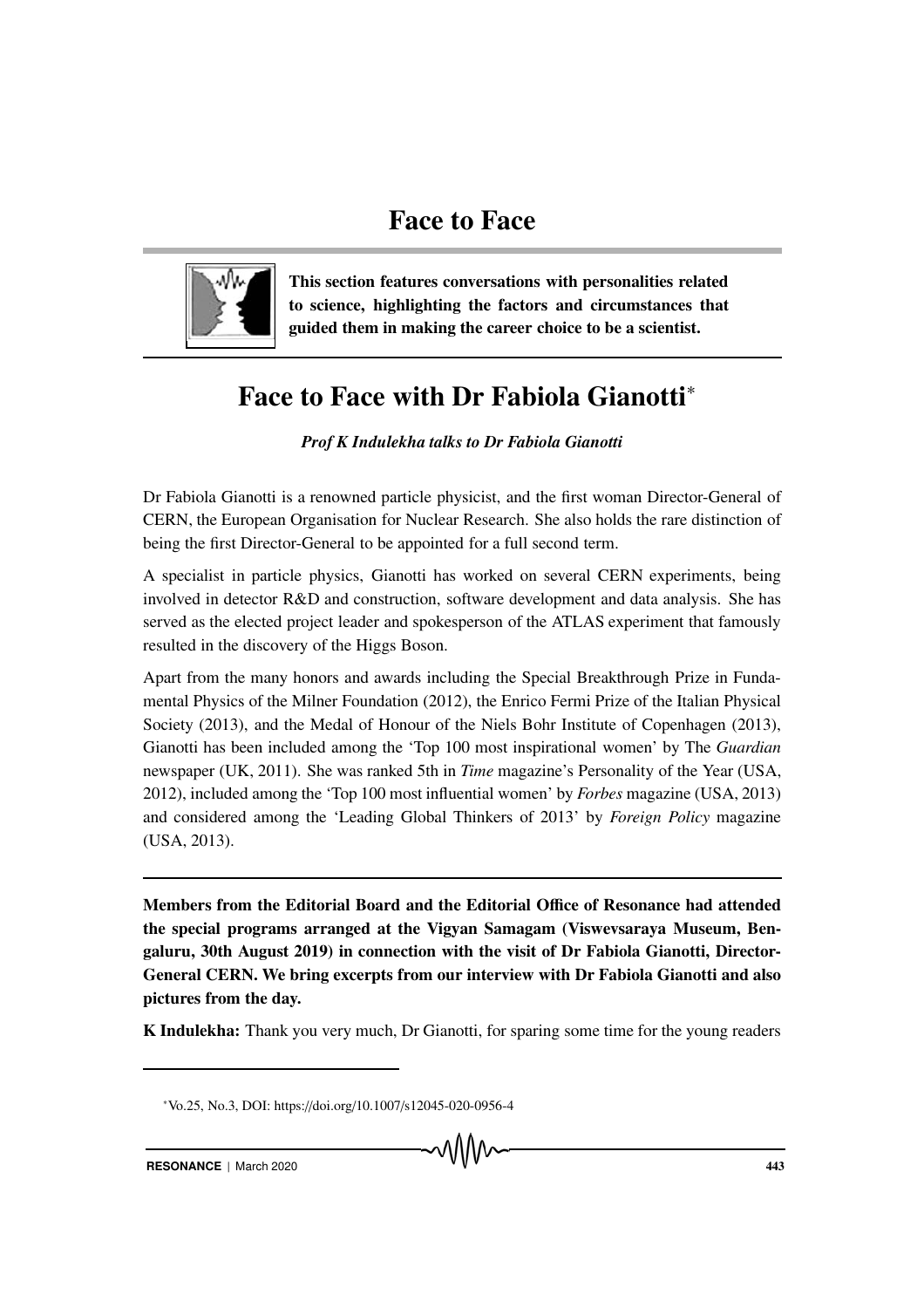of *Resonance*. CERN is a prime example of the kind of extraordinary feats that nations can achieve when united. Please tell us something about how CERN achieves the synergy?



Dr Fabiola Gianotti (Director-General, CERN).

Fabiola Gianotti: CERN was born, was founded with two goals – one of them was to bring back scientific excellence to Europe. The other goal in the mind, in the vision, of the founding fathers, was to foster peaceful collaboration between European countries. Why European countries? Because, CERN was founded in the early fifties, this was just after the war which of course, had cut the links and created a lot of problems and conflicts within Europe. Those politicians in science understood that science can be the glue. Science is a common language. The laws of science are the same for everyone – like in India, like in China, like in Europe. That is the common language and the common laws of Nature. And that has worked so well that nowadays, sixty-five years later, the model has been exported globally; in the sense that CERN attracts 18,000 scientists from all over the world, not just from Europe; from hundred and ten different nationalities. We have 400 scientists from India. And so this model of peaceful collaboration, which was originally conceived with the goal of uniting Europe is now uniting the world. So, that is something that works very well. It has become part of our tradition, it is in our genes, it is very natural for all of us to work together. And for all the scientists who come to CERN to work together, across borders, regardless of their political or religious beliefs or whether their countries of origin are in conflict or in very nice relations. And that is very good. This is a great message we share.

K Indulekha: Rather than using all your time in advancing your own enquiries in science, a large fraction is devoted to ensuring the health of the ecosystem that is CERN so that a very large number of scientists can advance both individually as well as collectively. How fulfilling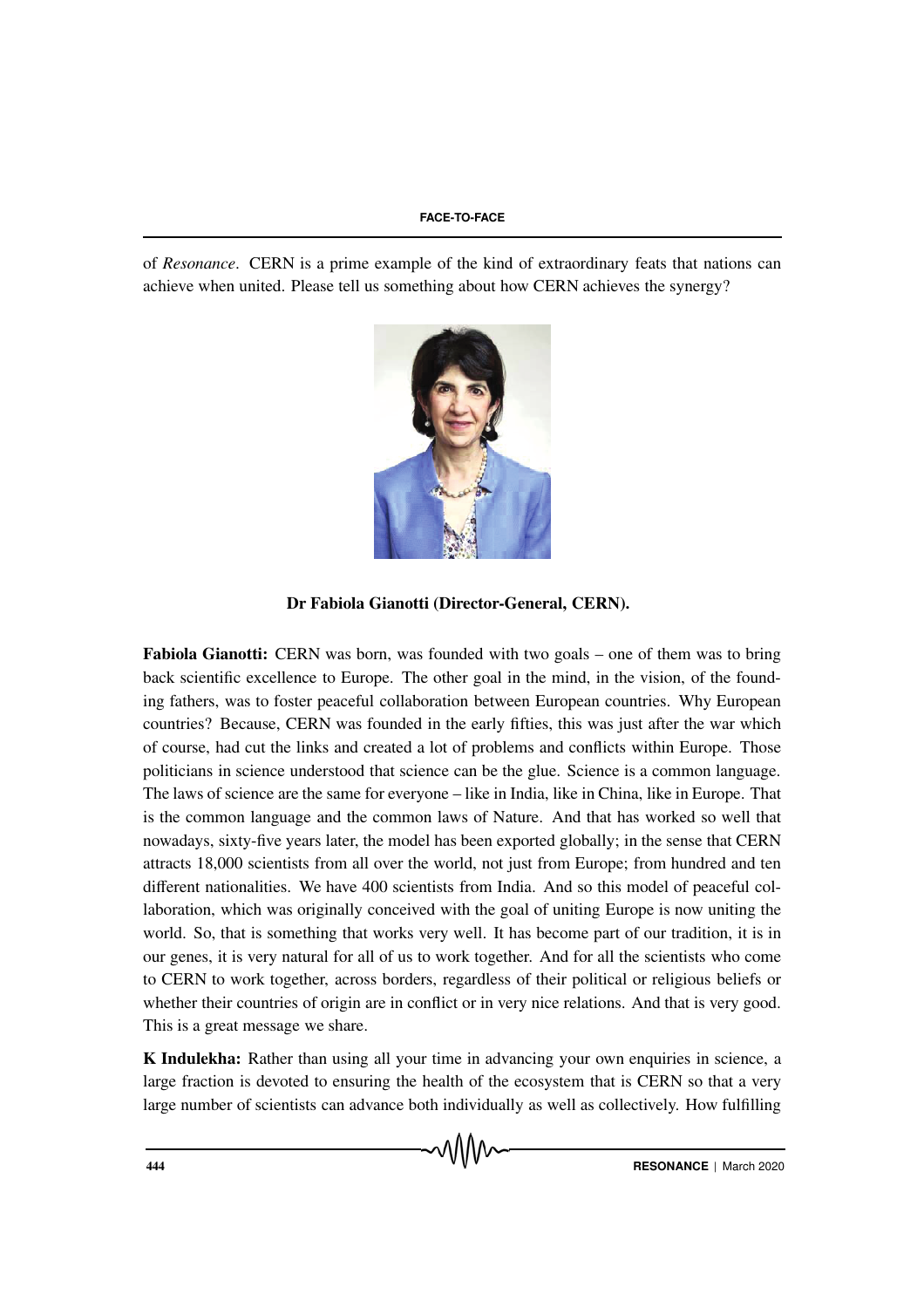do you find each of these two roles – scientist, Director-General?

Fabiola Gianotti: Thank you for the very nice question. I am a scientist by origin. I am a particle physicist and of course, science and physics are in my heart, and research is what I like most. Also, it is very good that in this role, I can still devote time; not to doing research with my hands, but to think about the strategic challenges in the future of the next project (at CERN). So, I am still very much involved in scientific and technical problems. At the same time, as Director-General, of course, I have to take care of other aspects of the organization – address human resources, as I mentioned, and the worldwide participation of countries and people. That is why I am here. And of course, this part of my role is also very exciting. It is very challenging but also very exciting and very pleasant, like when I get an opportunity to come to India.



Prof Rohini Godbole, eminent particle physicist and recipient of the Padma Shri award, presenting a copy of *Resonance* to Dr Fabiola Gianotti (Director-General, CERN), on behalf of the Chief Editor.

K Indulekha: While the timeline of the history of science is more than 4500 years long, it is only barely 250 years or so since society started permitting women to enroll for higher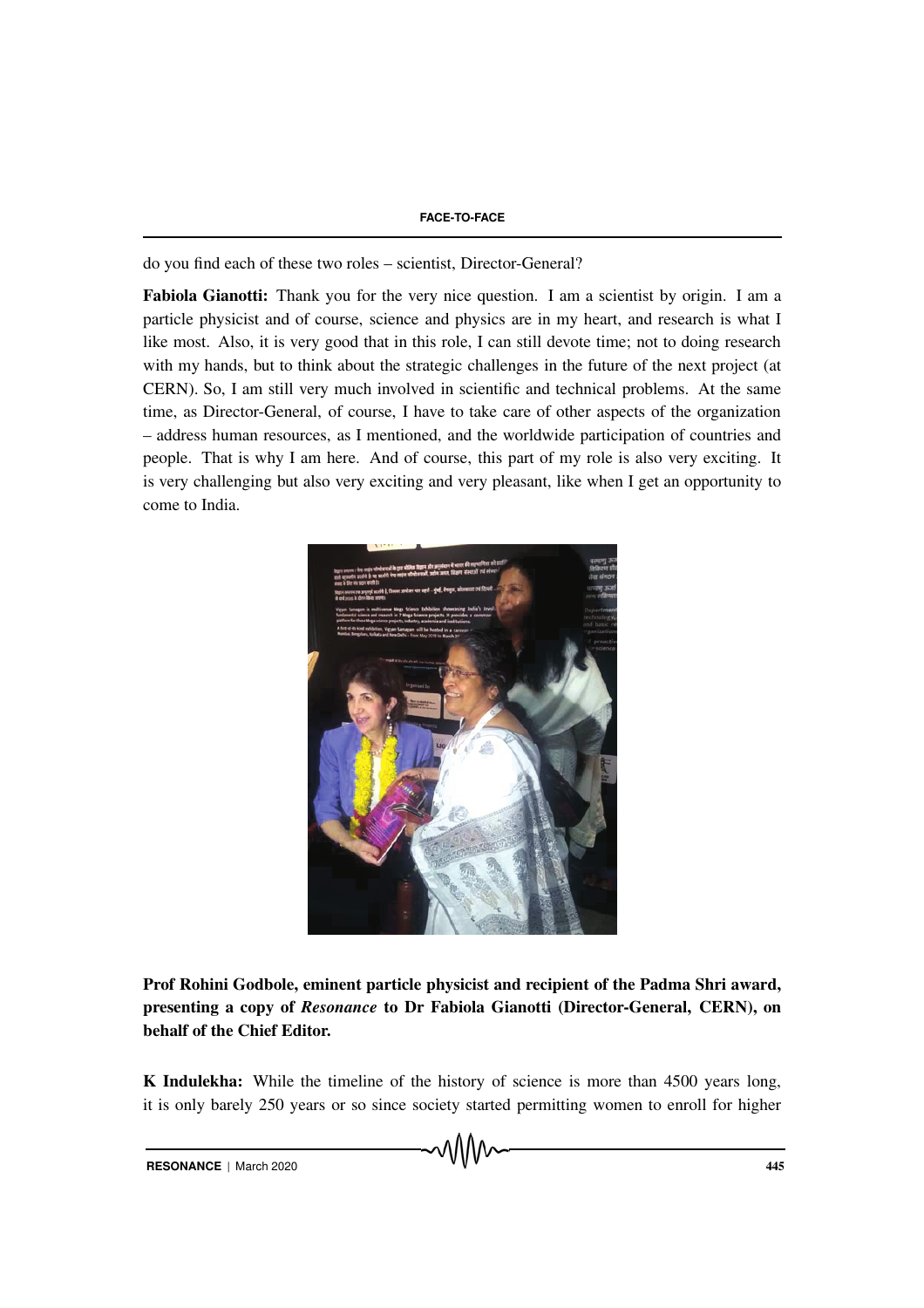degrees. What does it feel like – being a particularly significant and elegant proof of a concept that society has been slow in accepting – that women's capabilities do not begin and end with the bearing and rearing of humanity but only begins with it. What do you feel?

Fabiola Gianotti: Well, I feel that there is still a long way to go to really have gender parity and equal opportunity. Of course, for me, diversity and parity means giving equal opportunities to everybody – men, women, people with different geographical origin. It is still a long way to go. But on the other hand, there has been a lot of progress over the past years, and now I see many young women taking up very important roles and responsibilities at CERN in all kinds of projects -– like responsibilities for safety, coordinating physics working groups, etc. So I hope that little by little, with all these role models of the new generation of female scientists coming up, we can make plenty of progress.

K Indulekha: Would CERN think, as part of outreach, to start something like 'Particle Hunters', where with the help of a manual, you know, those interested can identify which particle created a particular track?

Fabiola Gianotti: We do have something like that already. We have Masterclasses where students from high schools are given the data recorded by the Large Hadron Collider and the (software) tools, and they can do the analysis, and they can construct and discover – rediscover!

K Indulekha: I was thinking of something that is online, that anybody anywhere can try their hands at.

Fabiola Gianotti: Well this is offline. Because the data online, as it comes out of the detector is not addressable. It cannot be used by everybody. It must be first processed and calibrated to give data that make sense for any user. So we first have to treat the data in such a way that we calibrate them, we fix possible detector problems and then give it to the public, to the young students, to the schools – the information that they can use then to extract the interesting physics. OK, it requires a little bit of time but this data is made available right from the beginning of the LHC, in particular, for the Masterclasses. Every year, we have fourteen thousand students selected from all over the world taking part in these Masterclasses.

K Indulekha: There was a time when seekers of knowledge had to go to knowledgeable people. Then they had to go to higher educational institutions, and now with this revolution started by CERN – the world-wide-web – everything is in the hands of youngsters. They can access knowledge anywhere, anytime. The ocean of knowledge is theirs to navigate. In this context, what message do you have, to give to those youngsters who seek to make science their life's work?

Fabiola Gianotti: I will say that for me personally, there is nothing more rewarding than